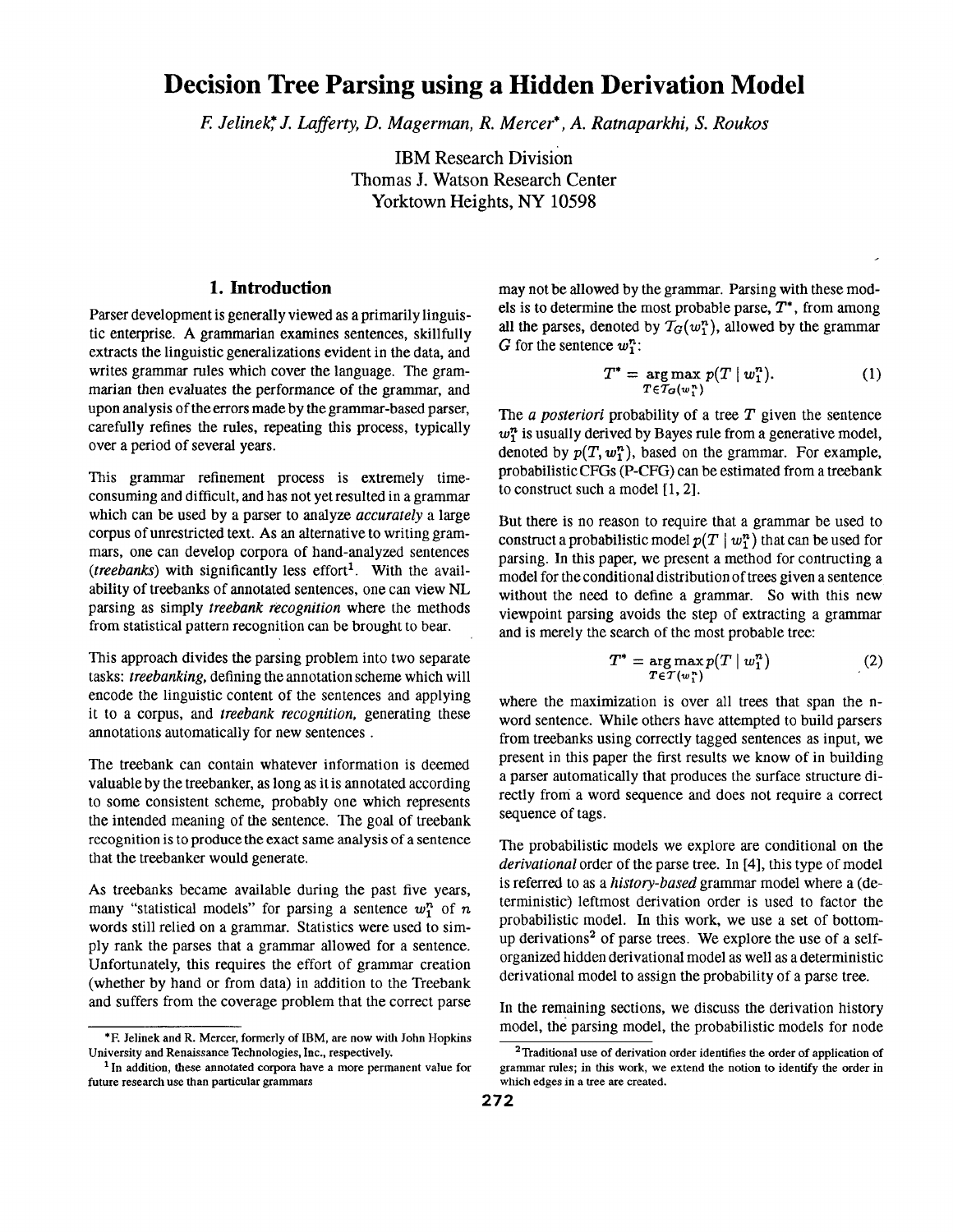

Figure 1: The extensions corresponding to a constituent for a phrase such as "the Enter key".

features, the training algorithms, the experimental results, and our conclusions.

### 2. A derivation **history model**

Current treebanks are a collection of n-ary branching trees, with each node in a tree labeled by either a non-terminal label or a part-of-speech label (called a tag). Usually, grammarians elevate constituents to the status of elementary units in a parse, especially in the case of rewrite-rule grammars where each rewrite rule defines a legal constituent. However, if a parse tree is interpreted as a geometric pattern, a constituent is no more than a set of edges which meet at the same tree node. In Figure 1, the noun phrase,"N", which spans the tags "AT VVC NN1", which correspond to an article, a command verb, and a singular noun, respectively, consists of an edge extending to the right from "AT," an edge extending straight up from "VVC," and an edge extending to the left from "NNI" (see Figure 1).

We introduce a new definition for a derivation of a parse tree by using Figure 2 which gives a subtree used in our parser for representing the noun phrase "the Enter key". We associate with every node in the parse tree two features, a name which is either a tag or a non-terminal label, and an extension which indicates whether the edge going to its parent is going right, left, up, or unary. Unary corresponds to a renaming of a nonterminal. By specifying the two features (name and extension) for each node we can reconstruct the parse tree. The order of the nodes in which we specify these two features defines the derivation order. We only consider bottom-up derivations. In a bottom-up derivation, a node is named first, it may be extended only after it's named, and it is not named until all of the nodes beneath it are extended. Naming a node maybe a tagging or labeling action depending on whether or not the node is a leaf in the parse tree.



Figure2: Representation of constituent and labeling of extensions.

Using Figure 2, one derivation is to tag the first word "the" as "AT", then to extend it "right", then to tag the third word "key" as "NNI", then to tag the second word "Enter" as "VVC" (command verb), then to extend the resulting node by a "unary", then to label the resulting node as "Nn" (computer noun), then to extend the resulting node "up", then to extend the "NNi" node by a "left" to yield a node that spans the whole phrase "the Enter key". By our definition of bottom-up derivation, it's only at this point in the derivation that we can label the node that spans the whole phrase as "N", and then extend it "left" as is implied in Figure 2. Using the node numbering scheme in Figure 2, we have at the beginning of this derivation the words with the nodes  $\{2, 4, 5\}$  that have unassigned names. These are the active nodes at this point. Suppose that node 2 is picked and then tagged "AT". That corresponds to the derivation [2]; at this point, only nodes {2, 4, 5} are active. If we pick node 2 again, then an extension step is required and the derivation is [22]. The derivation presented at the beginning of this paragraph corresponds to the sequence of nodes  $[2254433511]$ .

To derive the tree in Figure I when we are given the three-tag sequence, there are 6 possible derivations. We could start by extending any of the 3 tags, then we have either of 2 choices to extend, and we extend the one remaining choice, then we name the resulting node. This leads to  $3x2x1=6$  derivations for that tree.

If we use a window of 1, then only a single derivation is permitted and we call it the *bottom-up leftmost* derivation. In our example, this leftmost derivation would be [224433551].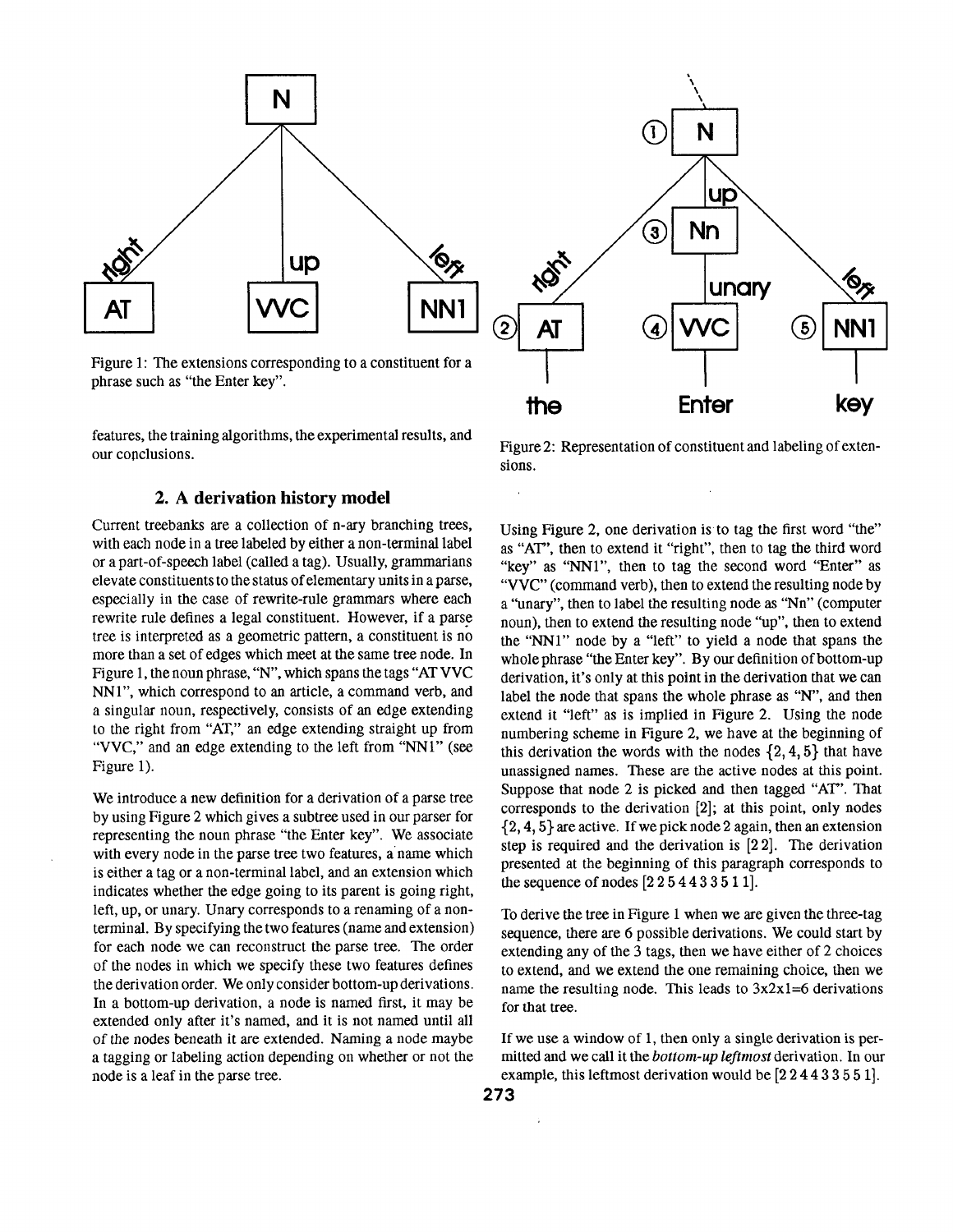### **3. The Parsing Model**

We represent a derivation of a parse tree by the sequence of nodes as they are visited by the derivation, denoted by d. Denote by  $d_i$  the i-th node of the derivation d. Denote by  $l_{d_i}$  the name feature for a node selected at the *i*-th step in the derivation and by  $e_{d_i}$  its extension. A parse derivation is constructed' by the following 2-step algorithm:

- select which node to extend among active nodes using  $p(active = d_i | context)$ ,
- then either
	- assign a name to the selected node whether it is tagging or labelling a node (constituent) with a nonterminal label using  $p(l_{d_i} \mid context)$ , or
	- extend the selected node (which adds an edge to the parse graph) using  $p(e_{d_i} \mid context)$ .

If the node selected has its name identified then an extension step is performed otherwise a naming step is performed. Note that only extension steps change which nodes are active.

We have a different probabilistic model for each type of step in a parse derivation. The probabilistic models do not use the whole derivation history as context; but rather a five node window around the node in question. We will discuss this in more detail later on.

The probability of a derivation of a parse tree is the product of the probabilities of each of the feature value assignments in that derivation and the probability of each active node selection made in that derivation:

$$
p(T,d\mid w_1^n)=\prod_{1
$$

where

$$
p_j = p(\textit{active} = d_j \mid \textit{context}(d_1^{j-1}))p(x_j \mid \textit{context}(d_1^{j}))
$$

where  $x_j$  is either the name  $l_j$  of node  $d_j$  or its extension  $e_j$ and  $d_1^j$  is the derivation up to the j-th step. The probability of a parse tree given the sentence is the sum over all derivations of that parse tree:

$$
p(T \mid w_1^n) = \sum_d p(T, d \mid w_1^n)
$$

Due to computational complexity, we restrict the number of bottom-up derivations we consider by using a *window* of n active nodes. For a window of 2, we can only choose either of the two leftmost nodes in the above process. So for the parse in Figure 1, we only get 4 derivations with a derivation window of 2.



Figure 3: Treebank analysis encoded using feature values. Each internal node contains, from top to bottom, a *label, word, tag, and extension* value, and each leaf node contains a *word, tag, and extension* value.

### **4. Probabilistic Models for Node Features**

**Node Representation** We do not use all the subtree information rooted at a node  $N$  to condition our probabilistic models. But rather we have an equivalence class defined by the node name (if it's available), we also have for constituent nodes, a word, along with its corresponding part-of-speech tag, that is selected from each constituent to act as a lexical representative. The lexical representative from a constituent corresponds loosely to the linguistic notion of a head word. For example, the lexical representative of a noun phrase is the rightmost noun, and the lexical representative of a verb phrase is the leftmost non-auxiliary verb. However, the correlation to linguistic theory ends there. The deterministic rules (one per label) which select the representative word from each constituent were developed in the better part of an hour, in keeping with the philosophy of avoiding excessive dependence on carefully crafted rule-based methods. Figure 3 illustrates the word and tag features propagated along the parse tree for an example sentence. Each internal node is represented as a 4-feature vector: label, head word, head tag, and extension.

**Notation** In the remainder of this section, the following notational scheme will be used.  $w_i$  and  $t_i$  refer to the word corresponding to the ith token in the sentence and its part-of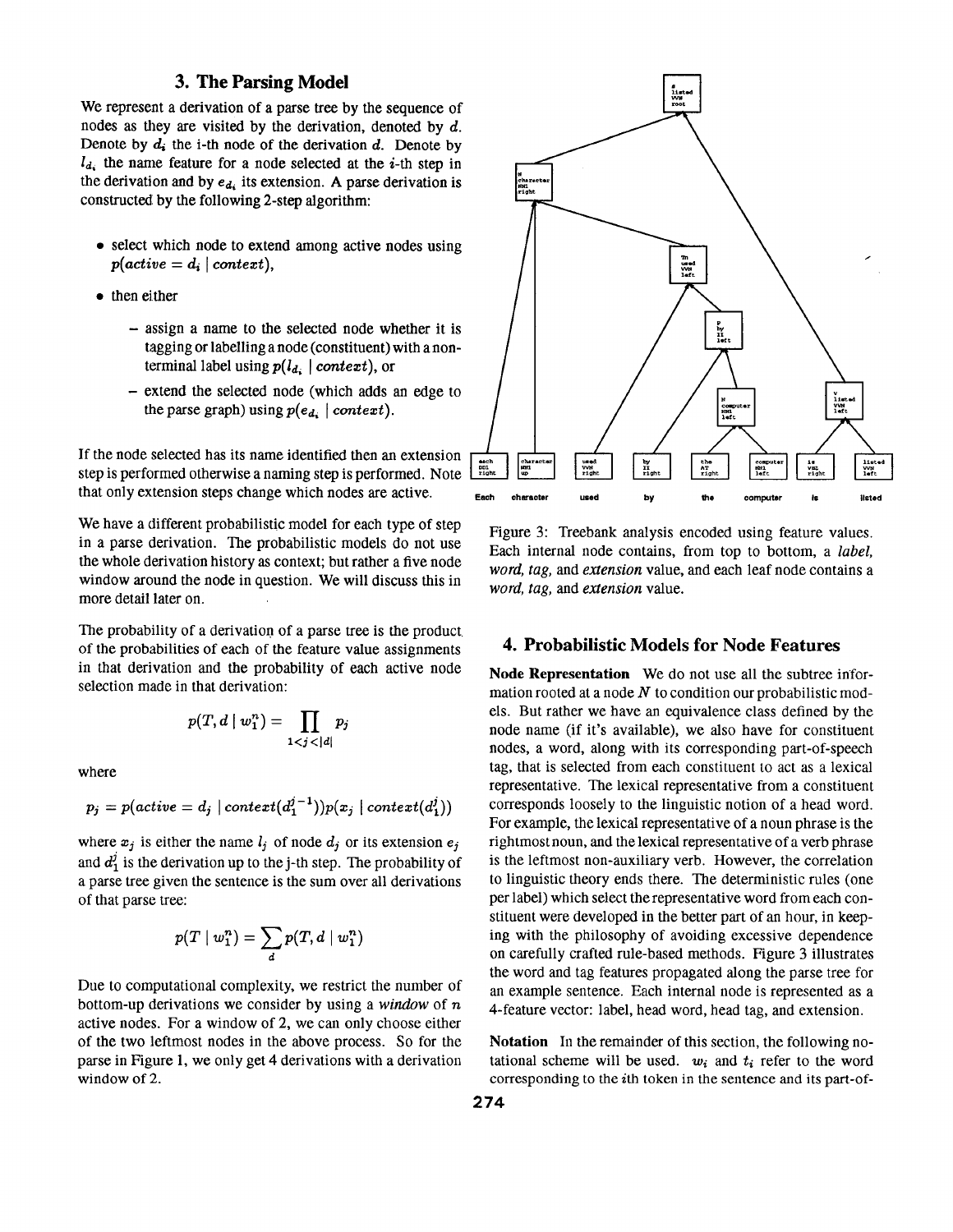speech tag, respectively.  $N^k$  refers to the 4-tuple of feature values at the kth node in the current parse state, where the nodes are numbered from left to right.  $N_i^k$ ,  $N_w^k$ ,  $N_i^k$ , and  $N_e^k$  refer, respectively, to the label, word, tag, and extension feature values at the node  $k$ .  $N^{c_j}$  refers to the jth child of the current node where the leftmost child is child 1.  $N^{c-j}$ refers to the jth child of the current node where the rightmost child is child 1. The symbol  $Q_{etc}$  refers to miscellaneous questions about the current state of the parser, such as the number of nodes in the sentence and the number of children of a particular node.

**The Tagging Model** The tag feature value prediction is conditioned on the two words to the left, the two words to the right, and all information at two nodes to the left and two nodes to the right.

$$
p(t_i \mid context) \approx p(t_i \mid w_i w_{i-1} w_{i-2} w_{i+1} w_{i+2} t_{i-1} t_{i-2} t_{i+1} t_{i+2} N^{k-1} N^{k-2} N^{k+1} N^{k+2})
$$

**The Extension Model** The extension feature value prediction is conditioned on the node information at the node being extended, all information from two nodes to the left and two nodes to the right, and the two leftmost children and the two rightmost children of the current node (these will be redundant if there are less than 4 children at a node).

$$
p(N_e^k \mid context) \approx p(N_e^k \mid N_w^k N_t^k N_t^k N_c^k N_c^{k-1} N^{k-2} \mid N^{k+1} N^{k+2} N^{c_1} N^{c_2} N^{c_1} N^{c_3} N^{c_4} N^{c_5})
$$

**The Label Model** The label feature value prediction is conditioned on questions about the presence of selected words in the constituent, all information from two nodes to the left and two nodes to the right, and the two leftmost children and the two rightmost children of the current node.

$$
p(N_l^k \mid context) \approx p(N_l^k \mid Q^k N^{k-1} N^{k-2} N^{k+1} N^{k+2} N^c) \newline N^{c_2} N^{c_{-1}} N^{c_{-2}})
$$

**The Derivation Model** In initial experiments, the active node selection process was modelled by a uniform  $p(active) = 1/n$  model with  $n = 2$ . Our intuition was that by parametrizing the choice of which active node to process, we could improve the parser by delaying labeling and extension steps when the partial parse indicates ambiguity. We used the current node information and the node information available within the five node window.

$$
p(active \mid context) \approx p(active \mid Q^k N^k N^{k-1} N^{k-2} N^{k+1} N^{k+2}
$$

questions about the history. We have described in earlier papers, [6, 4], how we use mutual information clustering of words to define a set of classes on words that form the basis of the binary questions about words in the history. We also have defined by the same mutual information on the bigram tag distribution classes for binary questions on tags. We have identified by hand a set of classes for the binary questions on the labels. The decision trees are grown using the standard methods described in [5]. In the case of hidden derivations, the forward-backward algorithms can be used to get partial counts for the different events used in building the decision trees.

#### **5. Expectation Maximization Training**

The proposed history-based model cannot be estimated by direct frequency counts because the model contains a *hidden*  component: the derivation model. The order in which the treebank parse trees were constructed is not encoded in the treebank, but the parser assigns probabilities to specific derivations of a parse tree. A forward-backward (FB) algorithm can be easily defined to compute a posteriori probabilities for. the states. These probabilities can then be used to define counts for the different events that are used to build the decision trees.

To train the parser, all legal derivations of a parse tree (according to the derivational window constraint) are computed. Each derivation can be viewed as a path from a common ini-<sup>-2</sup>) ial state, the words in the sentence, to a common final state, the completed parse tree. These derivations form a lattice of states, since different derivations of the same parse tree inevitably merge. For instance, the state created by tagging the first word in the sentence and then the second is the same state created by tagging the second word and then the first. These two derivations of this state have different probability estimates, but the state can be viewed as one state for future actions, since it represents a single history.

# **5.1. Decision Trees and the Forward-Backward Algorithm**

Each leaf of decision tree represents the distribution of a class of histories. The parameters of these distributions can be updated using the F-B algorithm.

Initially, the models in the parser are assumed to be uniform. Accordingly, each event in each derivation contributes equally to the process which selects which questions to ask about the history in order to predict each feature value. However, the uniform model is certainly not a very good model of *f*eature value assignments. And, since some derivations of a parse tree are better than others, the events generated by **Statistical Decision Trees** The above probability distribu- the better derivations should contribute more to the decision tion are each modeled as a statistical decision tree with binary tree-growing process. The decision trees grown using the

l.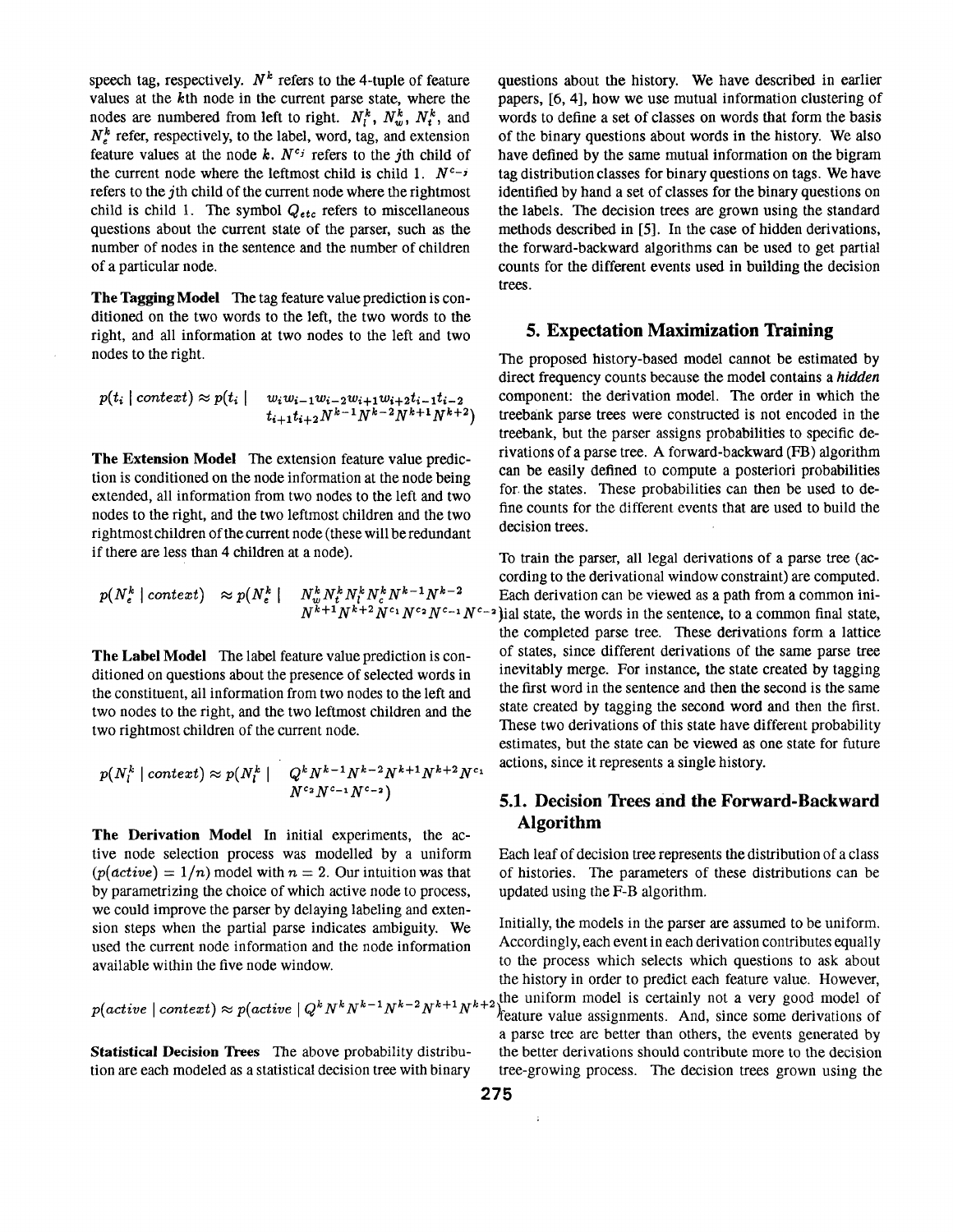uniform assumption collectively form a parsing model,  $M_1$ . The F-B count for each event in the training corpus using  $M_1$  can be used to grow a new set of decision trees,  $M_2$ . The decision trees in  $M_2$  are constructed in a way which gives more weight to the events which contributed most to the probability of the corpus. However, there is no guarantee that  $M_2$  is a better model than  $M_1$ . It isn't even guaranteed that the probability of the training corpus according to  $M_2$  is higher than the probability according to  $M_1$ . However, based on experimental results, the use of F-B counts in the construction of new decision trees is effective in acquiring a better model of the data.

There is no way of knowing, a priori, which combination of the previously mentioned applications of the forward-backward algorithm will produce the best model. After initial experimentation, the following sequence of training steps proved effective:

- 1. Grow initial decision trees  $(M_1)$  based on uniform models
- 2. Create  $M_2$  by pruning trees in  $M_1$  to a maximum depth of 10.
- 3. Grow decision trees  $(M_3)$  from F-B counts from  $M_2$ .
- 4. Perform F-B reestimation for leaves of decision trees in  $M_3$ .

**Smoothing Decision Trees** Once the leaf distributions for a set of decision trees are fixed, the model must be smoothed using held-out data to avoid overtraining on the original training corpus.

Each node in a decision tree potentially assigns a different distribution to the set of future values predicted by that tree. The problem of smoothing is to decide which combination of the distributions along a path from a leaf to the root will result in the most accurate model. The decision trees are smoothed by assigning a parameter to each node. This parameter represents the extent to which the distribution at that node should be trusted with respect to the distribution at the parent node.

### **6. Experimental Results**

**Task Domain** We have chosen computer manuals as a task domain. We picked the most frequent 3000 words from 10 manuals as our vocabulary. We then extracted about 35,000 sentences covered by this vocabulary<sup>3</sup> from 40,000,000 words of computer manuals. This corpus was treebanked by the University of Lancaster. The Treebank uses 17 non-terminal labels and 240 tags<sup>4</sup>.

| Length    | # of      | Words/   | Constituent/ |
|-----------|-----------|----------|--------------|
|           | Sentences | Sentence | Sentence     |
| $1-10$    | 447       | 7.5      | 4.6          |
| $1 - 15$  | 883       | 10.3     | 6.4          |
| $1 - 23$  | 1313      | 13.1     | ጻ በ          |
| $1-30$    | 1507      | 14.9     | ጸ ዓ          |
| $-\infty$ | 1656      | 16.9     |              |

Table 1: Distribution of sentences, average words/sentence, and average number of non-terminals per sentence for the blind test set.

A parse produced by the parser is judged to be correct under the "Exact Match" criterion if it agrees with the Treebank parse structurally and all NT labels and tags agree.<sup>5</sup>

**Experiment 1** The parser using a stack decoding search which produced 1 parse for each sentence, and this parse was compared to the treebank parse for that sentence. On this test set, the parser produced the correct parse, i.e. a parse which matched the treebank parse exactly, for 38% of the sentences. Ignoring part-of-speech tagging errors, it produced the correct parse tree for 47% of the sentences. Further, the correct parse tree is present in the top 20 parses produced by the parser for 64% of the sentences.

No other parsers have reported results on exactly matching treebank parses, so we also evaluated on the *crossing brackets* measure from [2], which represents the percentage of sentences for which none of the constituents in a parser's analysis violate the constituent boundaries of the treebank parse. The crossing-brackets measure is a very weak measure of parsing accuracy, since it does not verify prepositional phrase attachment or any other decision which is indicated by omitting structure. However, based on analysis of parsing errors, in the current state-of-the-art, increases in the crossing brackets measure appear to correlated with improvements in overall parsing performance. This may not remain true as parsers become more accurate.

The 1100 sentence corpus that we used in this first experiment was one of the test corpora used in several experiments reported in [2]. The grammar-based parser discussed in [2] uses a P-CFG based on a rule-based grammar developed by a grammarian by examining the same training set used above over a period of more than 3 years. This P-CFG parser produced parses which passed the crossing brackets test for 69% of the 1100 sentences. Our decision tree hidden derivation parser improves upon this result, passing the crossing brackets test for 78% of the sentences. The details of this experiment are discussed in [9].

<sup>&</sup>lt;sup>3</sup> the actual vocabulary is around 7,000 words when we include the many symbols, formulas, and numbers that occur in the manuals

<sup>&</sup>lt;sup>4</sup> we have projected the tag set to 193

<sup>&</sup>lt;sup>5</sup>A sample of 5000 sentences (a training set of 4000, a development test of 500, and an evaluation test of 500) is available by request from roukos Q watson.ibm.com.